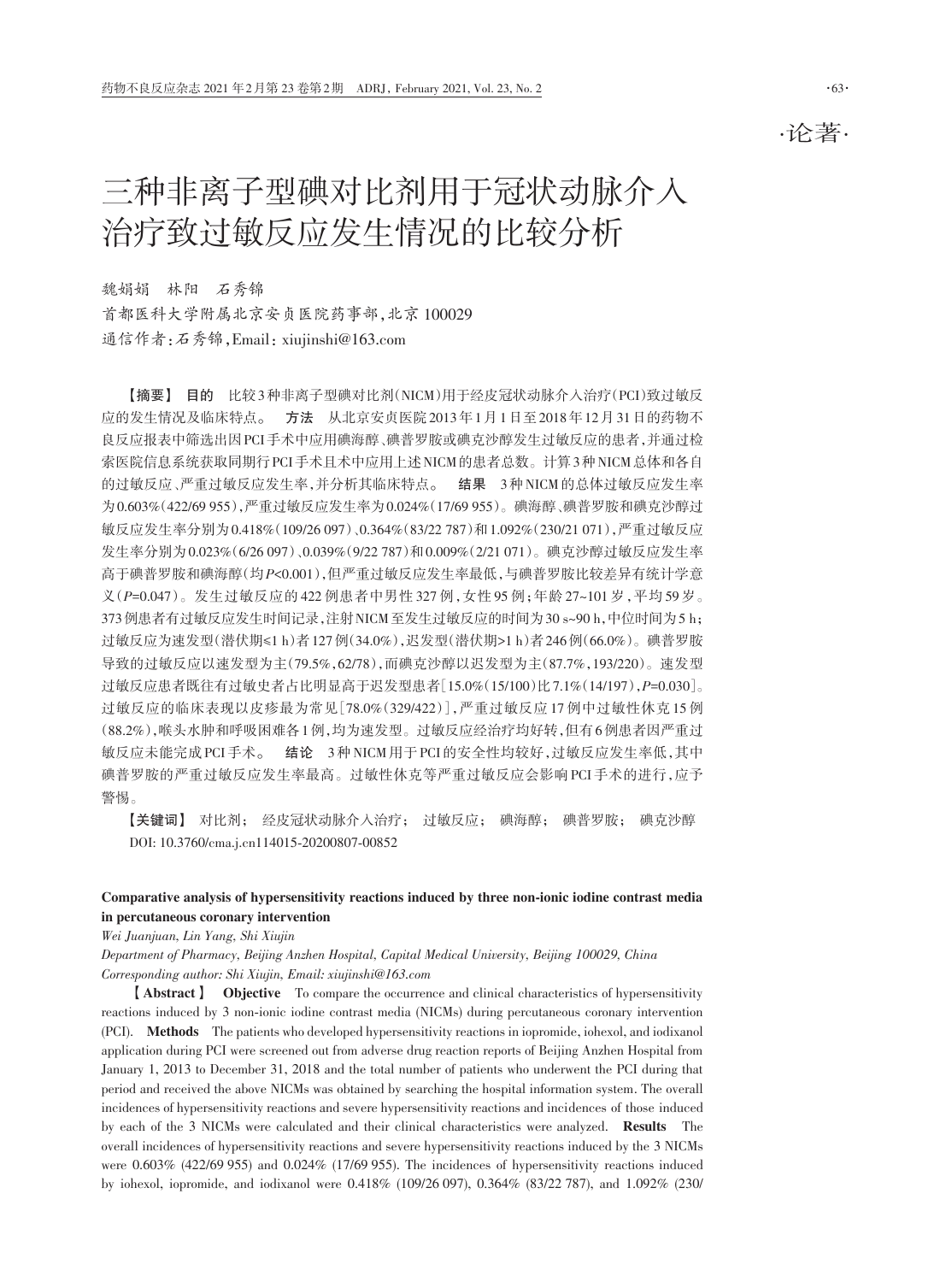21 071), respectively; the incidences of severe hypersensitivity reactions were 0.023% (6/26 097), 0.039% (9/22 787), and 0.009% (2/21 071), respectively. Iodixanol had a higher incidence of hypersensitivity reactions than iopromide and iohexol (both *P*<0.001) but the lowest incidence of severe hypersensitivity reactions, which was significantly different from that of iopromide (*P=*0.047). Of the 422 patients who developed hypersensitivity reactions, 327 were male and 95 were female with an average age of 59 years (range: 27‑101 years). The time of hypersensitivity reactions occurrence was recorded in 373 patients and time from NICMs injection to hypersensitivity reactions occurrence were 30 minutes to 90 hours with the median time of 5 hours; hypersensitivity reactions were immediate type (latency ≤1 hour) in 127 patients (34.0%) and delayed type (latency>1 hour) in 246 patients (66.0%). The hypersensitivity reactions induced by iopromide were mainly immediate type (79.5%, 62/78), while those induced by ioxamol were mainly delayed type (87.7%, 193/220). The proportion of patients with a previous history of allergy in the immediate type patients was significantly higher than that in the delayed type patients [15.0% (15/100) *vs.* 7.1% (14/197), *P=*0.030]. The most common clinical manifestation of hypersensitivity reactions was rash [78.0% (329/422)]. Among 17 cases of severe hypersensitivity reactions, 15 (88.2%) were anaphylactic shock, 1 was laryngeal edema, and 1 was dyspnea, all of which were immediate type. Hypersensitivity reactions were all improved after treatments, but PCI failed to be fully performed in 6 patients due to severe hypersensitivity reactions. Conclusions The safety of 3 NICMs for PCI was good and the incidence of hypersensitivity reactions was low; the incidence of severe hypersensitivity reactions due to iopromide was the highest. Severe hypersensitivity reactions such as anaphylactic shock might affect the performance of PCI and caution should be given.

【Key words】 Contrast media; Percutaneous coronary intervention; Anaphylaxis; Iohexol; Iopromide; Iodixanol

DOI: 10.3760/cma.j.cn114015‑20200807‑00852

随着介入技术的发展和增强CT的广泛使用, 非离子型碘对比剂(non-ionic iodine contrast media, NICM)的使用日益广泛[1-3],同时其安全性也受到 广泛关注。据报道,NICM 的不良反应发生率为 0.1%~0.6%,主要为过敏反应,多较轻微,表现为皮疹、 瘙痒、寒战、恶心、呕吐等,严重不良反应占1%~5%,表 现为心律失常、血压剧烈变化、过敏性休克等,其中 以过敏性休克最为凶险[47]。根据发生时间的快 慢,碘对比剂过敏反应分为速发型和迟发型,前者发 生在用药后 1 h内(≤1 h),后者发生在 1 h后(>1 h)'<sup>8」</sup>。 既往关于不同品种NICM过敏反应发生情况的比较 性研究较少,且研究的对象均为静脉注射NICM行 CT增强检查的患者。Gomi 等[9] 的研究结果显示, 5种NICM所致速发型过敏反应发生率从高至低依 次为碘美普尔(3.9%,69/1 751)、碘普罗胺(3.5%, 64/1 805)、碘帕醇(2.2%,38/1 697)、碘海醇(2.0%, 36/1 792)和碘佛醇(1.8%, 34/1 886)。Kim 等[10]的 研究结果显示,4种NICM所致速发型过敏反应发生 率从高至低依次为碘普罗胺(1.03%,534/51 685)、碘帕 醇(0.67%,906/135 882)、碘海醇(0.64%,418/65 764) 和碘比醇(0.34%,111/32 756)。关于 NICM 经动脉 给药致过敏反应发生情况的研究尚不多见,而碘对 比剂静脉或动脉注射的药代动力学和对组织细胞的 影响不尽相同[11‑12] 。首都医科大学附属北京安贞医 院经皮冠状动脉介入治疗(percutaneous coronary

intervention,PCI)中常用的 NICM 为碘海醇、碘普 罗胺和碘克沙醇,为比较这 3种NICM动脉给药致 过敏反应的发生情况及临床特点,我们收集我院相 关患者的病历资料进行了回顾性分析。

## 1 对象和方法

# 1.1 对象

研究对象选自我院药物不良反应(adverse drug reaction,ADR)报表报告的患者。ADR报表纳 入标准:(1)不良反应的诊断为过敏反应,且过敏反 应发生在接受PCI手术并在术中应用碘海醇、碘普 罗胺或碘克沙醇的患者;(2)NICM与过敏反应的因 果关系判定结果为"可能有关"或"很可能有关"或 "肯定有关"[13];(3)患者接受 PCI 手术的时间为 2013年1月1日至2018年12月31日。排除标准: (1)不良反应的诊断不是过敏反应;(2)过敏反应不 是发生在接受PCI手术并在术中应用碘海醇、碘普 罗胺或碘克沙醇的患者;(3)碘海醇、碘普罗胺或碘 克沙醇不是导致过敏反应的首位或唯一可疑药物; (4)患者接受PCI手术的时间不在设定的时间段内。 1.2 方法

#### 1.2.1 资料收集和数据提取

我院药事部有专人负责审核、整理和保存全院 各科室上报的纸质版ADR报表。由2名研究人员从 存档的2013—2018年纸质版ADR报表中筛选出符 合纳入标准的报表。为完善患者的临床信息,根据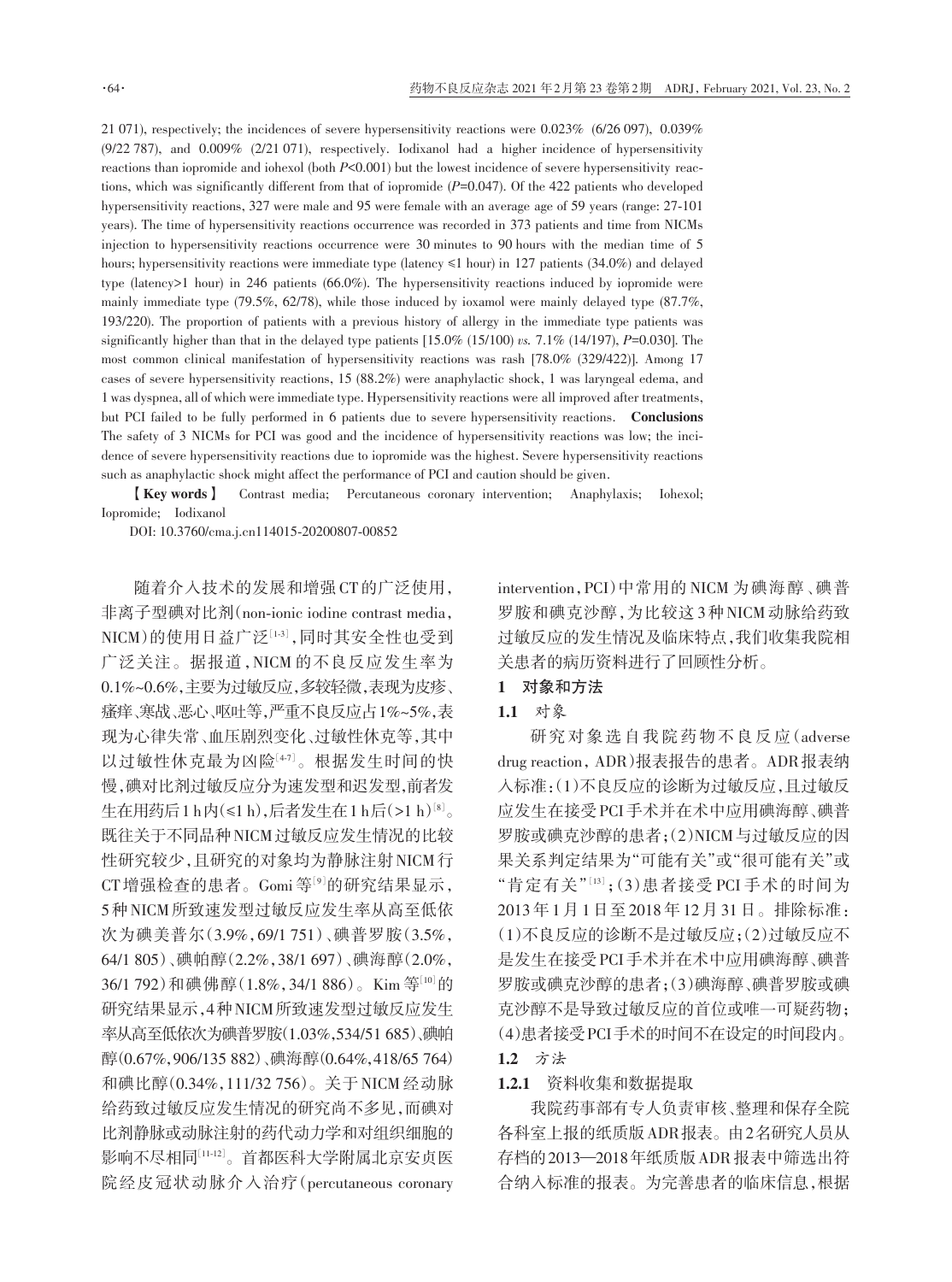ADR 报表中记录的患者姓名和病历号,从医院信 息系统中调取患者的电子病历,并通过检索医院信 息系统,获取同期在我院行PCI手术且术中应用碘 海醇、碘普罗胺或碘克沙醇的患者总数。

由 2 名研究人员采用自行设计的 Excel 表格, 从 ADR 报表和电子病历中提取患者的基本信息 (姓名、性别、年龄、既往过敏史等)、NICM使用情况 (种类、剂量)、过敏反应发生情况(发生时间、临床 表现、严重程度)以及过敏反应的治疗及转归。对 NICM 过敏反应的临床表现根据国际医学用语 词 典(Medical Dictionary for Regulatory Activities, MedDRA) $^{[14]}$ 中药物不良反应术语集的首选系统器 官分类(system organ classification,SOC)及下位首 选术语(preferred term,PT)进行分类。过敏反应严 重程度根据国家药品不良反应监测中心发布的《常 见严重药品不良反应技术规范及评价标准》[15] 分为 严重过敏反应和非严重过敏反应。

1.2.2 主要分析指标

1.2.2.1 过敏反应发生率 计算3种NICM总体和 各自的过敏反应、严重过敏反应发生率,并对碘海 醇、碘普罗胺或碘克沙醇的过敏反应、严重过敏反 应发生率进行比较。

1.2.2.2 过敏反应的临床特点 分析NICM过敏反 应的分型(速发型、迟发型)和不同分型过敏反应的 主要临床表现,对碘海醇、碘普罗胺或碘克沙醇过 敏反应的分型进行比较,并分析患者既往过敏史与 PCI手术中应用NICM后发生过敏反应的关系。

1.2.2.3 过敏反应的转归 分析严重和非严重过 敏反应的临床干预效果及其对PCI手术的影响。

1.3 统计学处理

采用 SPSS 22.0 统计软件进行数据处理和分 析。碘海醇、碘普罗胺或碘克沙醇过敏反应、严重 反应发生率比较和过敏反应分型比较采用*χ*²检验。 *P<*0.05为差异有统计学意义。

#### 2 结果

## 2.1 过敏反应总发生率和患者一般情况

2013 年 1 月 1 日至 2018 年 12 月 31 日,在我院 行PCI手术且术中使用碘海醇、碘普罗胺或碘克沙 醇的患者共 69 955 例,发生过敏反应者 422 例,其 中严重过敏反应17例,过敏反应发生率为0.603%, 严重过敏反应发生率为 0.024%,严重过敏反应占 过敏反应的 4.0%。422 例过敏反应患者中男性 327例(77.5%),女性95例(22.5%);年龄27~101岁, 平均 59 岁,<40 岁者 16 例(3.8%),40~59 岁 211 例 (50.0%),≥60岁195例(46.2%)。373例患者有过敏 反应发生时间记录,注射NICM至发生过敏反应的 时间为30 s~90 h,中位时间为5 h;速发型过敏反应 127 例(34.0%),迟发型过敏反应 246 例(66.0%)。 297 例患者有既往过敏史记录,有过敏史者 29 例  $(9.8\%)$ 

2.2 3种NICM过敏反应发生率比较

3 种 NICM 中,碘克沙醇的过敏反应发生率最 高,与碘普罗胺和碘海醇比较,差异均有统计学意 义(均*P<*0.001);而其严重过敏反应发生率最低,与 碘普罗胺比较差异有统计学意义(*P=*0.047),但与 碘海醇比较差异无统计学意义(*P>*0.05)。碘普罗 胺与碘海醇比较,过敏反应和严重过敏反应发生率 差异均无统计学意义(均*P>*0.05)。见表1。

# 表1 3种NICM用于冠状动脉介入治疗 致过敏反应的发生情况

Tab 1 Occurrence of hypersensitivity reactions induced<br>by 2 MICMs during populations as connomiated internation

| <b>NICM</b> | 用药例数     |     | 过敏反应               | 严重讨敏反应 |                    |  |
|-------------|----------|-----|--------------------|--------|--------------------|--|
|             |          | 例数  | 发生率 $(\%$          | 例数     | 发生率 $(\%$          |  |
| 碘普罗胺        | 22 7 8 7 | 83  | $0.364^{\rm a}$    | 9      | 0.039 <sup>e</sup> |  |
| 碘海醇         | 26 097   | 109 | 0.418 <sup>b</sup> | 6      | 0.023              |  |
| 碘克沙醇        | 21 071   | 230 | 1.092              | 2      | 0.009              |  |
| $x^2$ 值     |          |     | 120.488            | 4.086  |                    |  |
| Р值          |          |     | < 0.001            | 0.130  |                    |  |

注 NICM:非离子型碘对比剂,non‑ionic iodine contrast media; a :与碘克沙醇比较,*χ*²=81.728,*P<*0.001;<sup>b</sup> :与碘克沙醇比较,*χ*²= 74.194,*P<*0.001;<sup>c</sup> :与碘克沙醇比较,*χ*²=3.934,*P<*0.047

### 2.3 过敏反应的临床特点

2.3.1 过敏反应分型及临床表现 422 例过敏反 应患者中可进行过敏反应分型者373例,其中速发 型127例(34.0%),迟发型246例(66.0%)。速发型 过敏反应中严重过敏反应 17 例,非严重过敏反应 110例,注射NICM至发生过敏反应的时间为30 s~ 50 min;迟发型过敏反应均为非严重过敏反应,注 射NICM至发生过敏反应的时间为1.5 h~90 h。另 有 49 例因无过敏反应发生时间记录而未能分型, 均为非严重过敏反应。无论速发型或迟发型还是 未分型过敏反应,临床表现均以皮疹最为常见,发 生率为78.0%(329/422);其次为皮肤黏膜水肿,发 生率为 15.9%(67/422)。17 例严重过敏反应包括 过敏性休克15例,喉头水肿和呼吸困难各1例,发 生在用药后 2~50 min,其中 6 例(35.3%)发生在用 药后20 min以内。仅见于速发型过敏反应的临床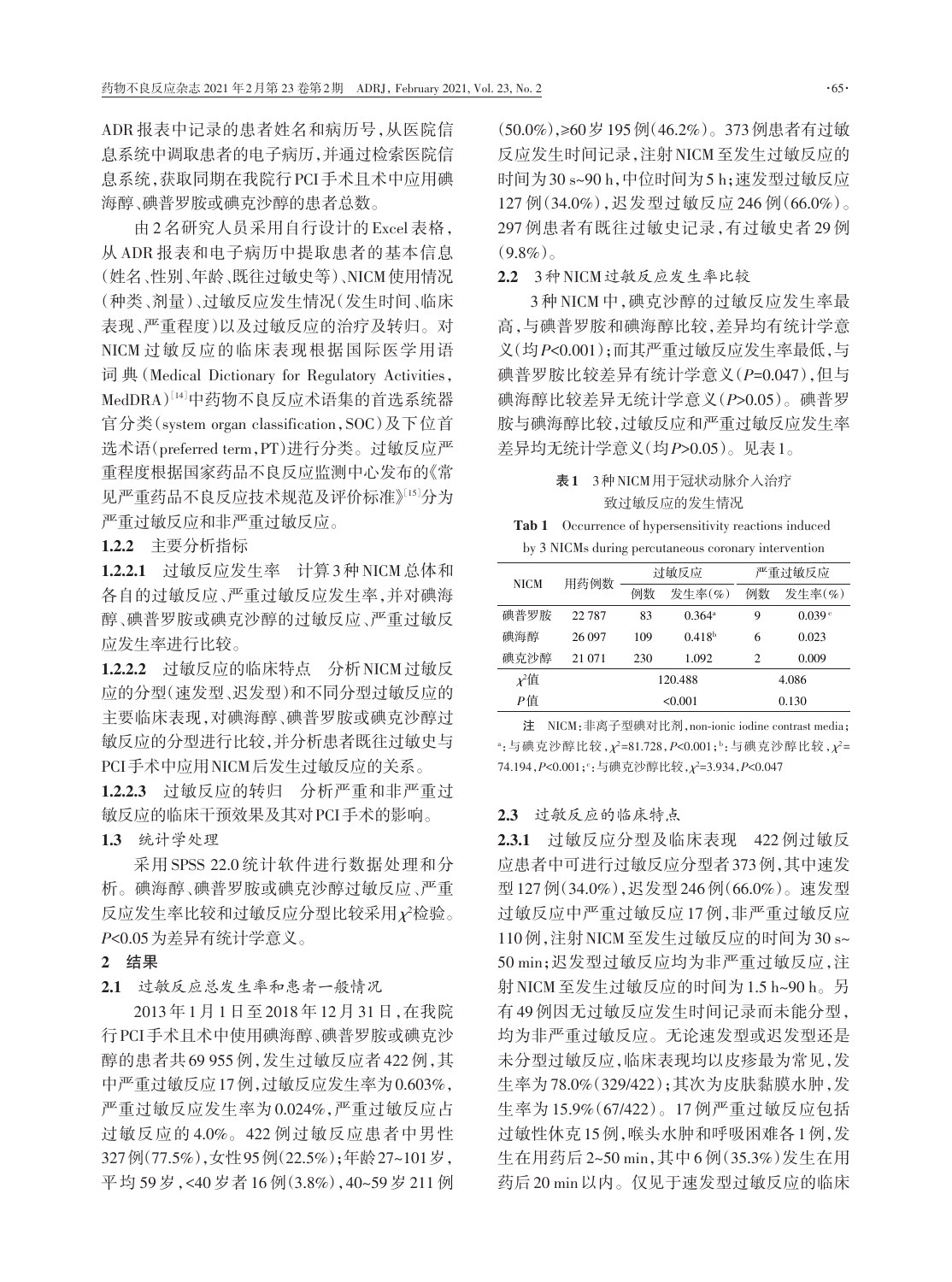表2 非离子型碘对比剂用于冠状动脉介入治疗时导致过敏反应的临床表现[例(%)]

Tab 2 Clinical manifestations of hypersensitivity reactions induced by non-ionic iodine contrast media during percutaneous

| coronary intervention [case $(\%)$ ] |     |           |              |          |         |              |        |              |        |          |                |          |          |
|--------------------------------------|-----|-----------|--------------|----------|---------|--------------|--------|--------------|--------|----------|----------------|----------|----------|
| 过敏反应<br>分型                           | 例数  | 皮疹        | 皮肤黏膜<br>水肿   | 潮红       | 瘙痒      | 过敏性<br>休克    | 寒战     | 呼吸困难<br>或胸闷  | 恶心     | 发热       | 心慌             | 呕吐       | 乏力       |
| 速发型                                  | 127 | 92(72.4)  | $14(11.0)^a$ | 10(7.9)  | 6(4.7)  | 15(11.8)     | 5(3.9) | $5(3.9)^{b}$ | 2(1.6) | $\Omega$ | 2(1.6)         | 2(1.6)   | $\Omega$ |
| 迟发型                                  | 246 | 193(78.5) | 49(19.9)     | 30(12.2) | 24(9.8) | $\mathbf{0}$ | 2(0.8) | 2(0.8)       | 2(0.8) | 3(1.2)   | $\overline{0}$ | $\theta$ | 1(0.4)   |
| 未分型                                  | 49  | 44(89.8)  | 4(8.2)       | 1(2.0)   | 3(6.1)  | $\theta$     | 1(2.0) | $\mathbf{0}$ | 0      |          |                |          | $\theta$ |
| 合计                                   | 422 | 329(78.0) | 67(15.9)     | 41(9.7)  | 33(7.8) | 15(3.6)      | 8(1.9) | 7(1.7)       | 4(0.9) | 3(0.7)   | 2(0.5)         | 2(0.5)   | 1(0.2)   |
|                                      |     |           |              |          |         |              |        |              |        |          |                |          |          |

**注** ":其中1例喉头水肿为严重过敏反应;<sup>p</sup>:其中1例为严重过敏反应

表现除了过敏性休克,还有心慌和呕吐;仅见于迟 发型过敏反应的临床表现为发热和乏力。见表2。 2.3.2 3种NICM过敏反应分型的比较 碘普罗胺 导致的过敏反应以速发型为主(79.5%,62/78),碘 克沙醇以迟发型为主(87.7%,193/220),而碘海醇 导致的过敏反应速发型和迟发型几乎各占一半 [50.7%(38/75)比49.3%(37/75)]。不同NICM间两 两比较,差异均有统计学意义(均*P*<0.001)。见表3。

## 表3 3种NICM用于冠状动脉介入治疗所致过敏 反应的分型比较

Tab 3 Comparison of the types of hypersensitivity reactions induced by 3 NICMs during percutaneous coronary

|                  |      | intervention                          |               |  |  |  |  |
|------------------|------|---------------------------------------|---------------|--|--|--|--|
| <b>NICM</b>      | 讨敏反应 | 速发型过敏反应                               | 迟发型讨敏反应       |  |  |  |  |
|                  | 例数   | $[\![\mathfrak{H}(\mathcal{Y}_o)]\!]$ | $[$ 例 $(\%)]$ |  |  |  |  |
| 碘普罗胺             | 78   | 62(79.5)                              | 16(20.5)      |  |  |  |  |
| 碘海醇              | 75   | 38(50.7)                              | 37(49.3)      |  |  |  |  |
| 碘克沙醇             | 220  | 27(12.3)                              | 193(87.7)     |  |  |  |  |
| $x^2 \mathbf{f}$ |      |                                       | 127.398       |  |  |  |  |
| P值               |      | < 0.001                               |               |  |  |  |  |

注 NICM:非离子型碘对比剂,non‑ionic iodine contrast media; 碘普罗胺与碘海醇比较,*χ*²=14.027,*P<*0.001;碘普罗胺与碘克沙醇 比较,*χ*²=124.200,*P<*0.001;碘海醇与碘克沙醇比较,*χ*²=47.994,*P<* 0.001

2.3.3 既往过敏史与NICM过敏反应的关系 297例 有既往过敏史记录的患者中,发生速发型过敏反应 者100例,其中既往有过敏史者15例(15.0%);发生 迟发型过敏反应者197例,其中既往有过敏史者14例 (7.1%);速发型过敏反应患者中既往有过敏史者占 比高于迟发型过敏反应,差异有统计学意义(*χ*²= 0.691,*P=*0.030)。

2.3.4 过敏反应的转归 17例发生严重过敏反应 的患者均立即给予积极救治,救治措施包括全身应 用糖皮质激素(14 例)、静脉泵入多巴胺维持血压 (11例)、应用肾上腺素(10 例)和采用主动脉内球 囊反搏术机械性辅助循环维持血压(1 例)。救治 1~72 h后,17例患者均好转,无一例死亡。严重过 敏反应发生在用药后2~15 min的6例患者(过敏性 休克5例,严重呼吸困难1例)未能完成PCI 手术, 其中 1 例严重呼吸困难患者因冠状动脉条件不稳 定于 3 d 后行冠状动脉旁路移植术,5 例过敏性休 克患者后续行药物保守治疗直至出院。严重过敏 反应发生在用药后 35~50 min 的 11 例患者均在过 敏反应发生前完成了PCI手术。未完成及完成PCI 手术的严重过敏反应患者中,各有3例因过敏反应 导致住院时间延长(延长3~10 d)。

405 例非严重过敏反应患者均在给予抗过敏 药物治疗后症状消失,其中363例患者有恢复时间 的描述,为5 min~7 d,其中268例(73.8%)在24 h内 恢复,77例(21.2%)在24~72 h内恢复,中位恢复时 间为22 h。发生非严重过敏反应的患者均完成PCI 手术,无一例因过敏反应导致住院时间延长。

#### 3 讨论

本研究结果显示,在 PCI 手术中应用碘海醇、 碘普罗胺或碘克沙醇均可导致过敏反应,3种NICM 的总体过敏反应发生率为0.603%(422/69 955),严 重过敏反应发生率为 0.024%(17/69 955),过敏反 应中严重过敏反应占 4.03%(17/422)。我院 3 种 NICM 动脉用药的过敏反应发生率高于 Sodagari 等 $^{[7]}$ 和 Hunt 等 $^{[6]}$ 报道的 NICM 静脉用药过敏反应发 生率,与Wang等[5]报道的静脉用药过敏反应发生 率相似。Sodagari 等[7]的研究中 NICM 静脉注射造 影时的过敏反应发生率为0.48%(752/155 234),但 未提供NICM的种类,也未对过敏反应的严重程度 进行评价。在Hunt等<sup>[6]</sup>研究中,低渗 NICM静脉注 射时过敏反应和严重过敏反应发生率分别为 0.110%(522/456 930)和0.004%(19/456 930),未提 供NICM的种类。Wang等[5]研究中所用NICM品种 与本研究相同,静脉注射造影过敏反应的发生率为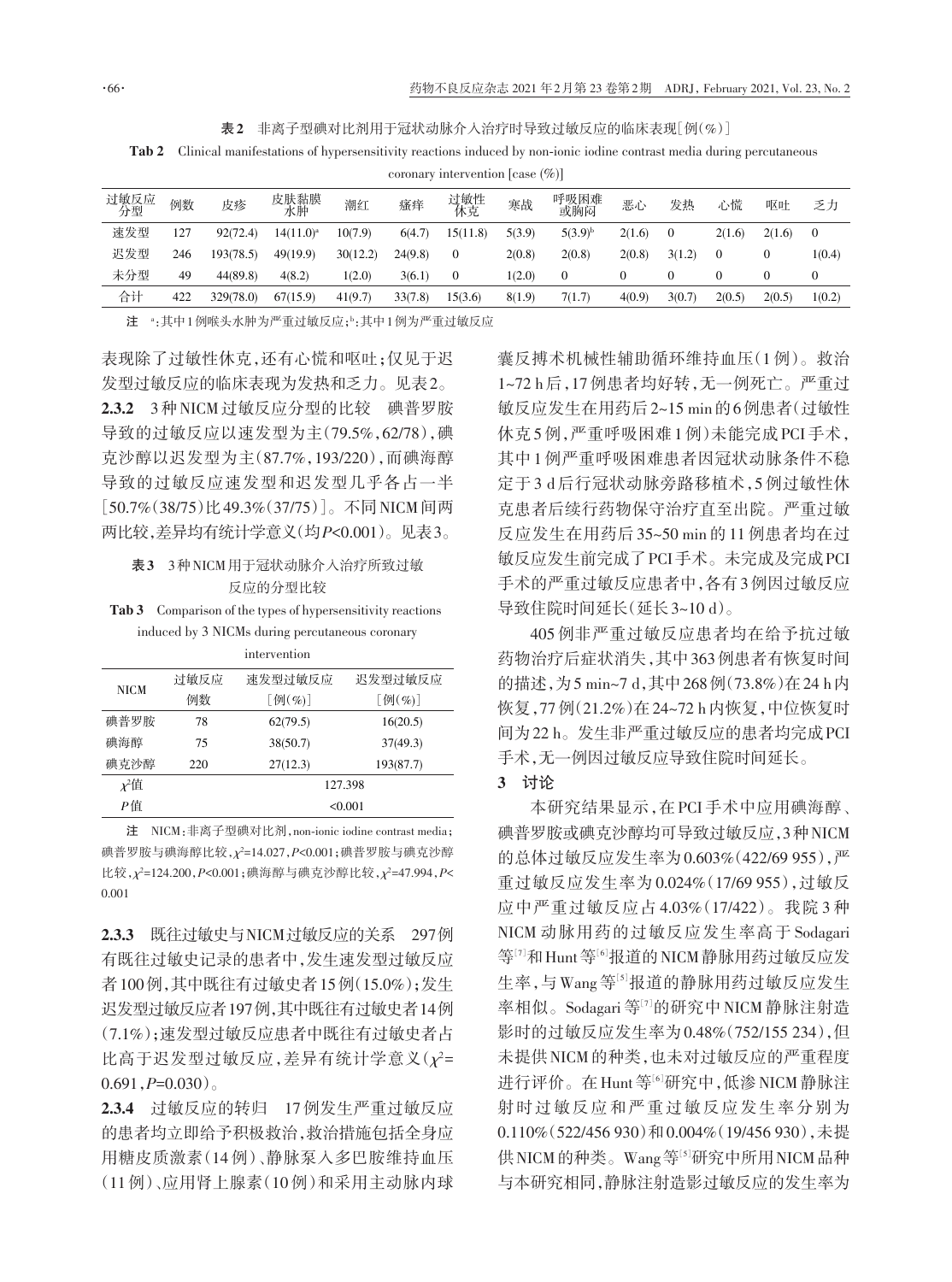0.6%(545/84 928),但严重过敏反应发生率(0.013%, 11/84 928)及其在过敏反应中的占比(2%,11/545) 均低于本研究。这可能与上述研究均为用于诊断的 静脉给药,给药剂量和对比剂种类存在不同有关。

在我院常用的3 种 NICM 中,碘克沙醇的过敏 反应发生率最高[1.092%(230/21 071)],与碘普罗 胺[0.364%(83/22 787)]和 碘 海 醇[0.418%(109/ 26 097)]比较,差异均有统计学意义(均*P<*0.001), 但其严重过敏反应发生率最低[0.009%(2/21 071)], 与碘普罗胺[0.039%(9/22 787)]比较差异有统计 学意义(*P=*0.047)。这可能与 3 种 NICM 的相对分 子质量和亲水性不同有关。碘普罗胺、碘海醇和碘 克沙醇的相对分子质量分别为791、821和1550[16], 相对分子质量较大者可能更容易导致过敏反应。 而NICM的亲水性依赖于其结构上的羟基数目,碘 普罗胺、碘海醇和碘克沙醇的羟基数目分别为4、 6和9 个,其亲水性为碘普罗胺<碘海醇<碘克沙 醇''"。由于亲脂性基团更容易与机体蛋白、生物膜 起作用而产生生物毒性,NICM的亲水基团包裹越 少,越易与蛋白质、酶结合,可能更容易引起严重过 敏反应。3种NICM中,碘普罗胺分子质量最小,其 过敏反应发生率最低,但其亲水性最小,故严重过 敏反应发生率最高。

以往的研究显示,NICM导致的过敏反应主要 表现为皮疹,几乎所有危及生命的严重过敏反应均 发生在用药后 20 min 内[5,12]。在本研究中, 3 种 NICM动脉给药后所致过敏反应的临床表现以皮肤 损伤最为常见,78.0%(329/422)的患者出现皮疹; 速发型占34.0%(127/373),迟发型占66.0%(246/373); 17例严重过敏反应患者中有6例(35.3%)发生在用 药后 20 min 内,这 6 例患者均未能完成 PCI 手术。 本研究结果还显示,碘克沙醇导致的过敏反应以迟 发型为主(87.7%,193/220),而碘普罗胺导致的过 敏反应主要为速发型(79.5%,62/78)。这与以往的 研究结果一致。Sutton 等<sup>[18]</sup>的研究显示,使用碘帕 醇、碘美普尔和碘克沙醇的PCI患者迟发型皮肤过 敏反应发生率分别为4.2%(31/738)、4.0%(26/644) 和 12.1%(75/619),碘克沙醇的迟发型皮肤过敏反 应发生率是碘帕醇和碘美普尔的3倍。而Gomi等<sup>[9]</sup> 和Kim等<sup>10]</sup>的低渗NICM用于CT造影时速发型过 敏反应的研究也显示,碘普罗胺的速发型过敏反应 发生率较高。在Gomi等<sup>9]</sup>的研究中,碘普罗胺的速 发型过敏反应发生率为3.5%(64/1 805),高于碘帕 醇(2.2%,38/1 697)、碘海醇(2.0%,36/1 792)、碘佛

醇(1.8%,34/1 886);在Kim等[10]的研究中,碘普罗 胺的速发型过敏反应发生率为1.03%(534/51 685), 高于碘佛醇(0.67%,906/135 822)、碘海醇(0.64%, 418/65 764)、碘比醇(0.34%,111/32 756)。

已有文献报道,既往有药物或食物过敏史者 应用碘对比剂后发生过敏反应的概率为正常人的 2~3倍[19] ,有碘对比剂过敏史者再次发生过敏反应 的概率更高'9'。本研究结果显示,速发型过敏反应 患者中既往有过敏史者占比明显高于迟发型过敏 反应者[15.0%(15/100)比7.1%(14/197),*χ*²=0.691, *P=*0.030],提示既往有过敏史的患者动脉应用 NICM后更易发生速发型过敏反应。因此,对既往 有过敏史的患者,推荐使用速发型过敏反应发生率 较低的碘克沙醇。

本组422例过敏反应患者中405例(96.0%)为 非严重过敏反应,症状多较轻,预后较好,均未影响 PCI手术的进行。但17例发生严重过敏反应的患 者中6例(35.3%)未能完成PCI手术,其中1例因持 续休克而采用主动脉内球囊反搏术机械性辅助循 环维持血压。提示应重视速发型严重过敏反应的 识别与救治。速发型严重过敏反应可能因血压下 降、胸闷和呼吸困难而阻碍 PCI 手术的顺利完成, 延误疾病的治疗。特别是对于因需要及时开通血 管的急性冠状动脉综合征、冠状动脉条件不稳定的 患者,一旦出现过敏性休克等严重反应,无疑是双 重打击。因此,过敏性休克的早期识别和正确处理 有利于患者的快速恢复和 PCI 手术顺利完成。国 内外严重过敏反应急救指南[20‑21] 均推荐在发生严 重过敏反应早期给予肾上腺素。本研究17例严重 过敏反应患者中仅 10 例给予肾上腺素治疗,其原 因可能与部分医师未及时识别过敏性休克或严重 过敏反应救治知识培训不足有关,应加强严重过敏 反应诊治知识的相关培训。

本研究提示,我院PCI手术中常用的3种NICM 总体安全性较好,过敏反应及严重过敏反应发生率 均较低,但可能高于静脉用药。3种NICM中,碘普 罗胺的过敏反应发生率最低,但严重过敏反应发生 率最高,严重过敏反应多为过敏性休克,一旦出现 需及时抢救和处理;而碘克沙醇过敏反应发生率虽 最高,但严重过敏反应发生率最低,主要为迟发反 应,临床表现一般为轻微的皮疹等。因此,PCI 手 术中使用碘普罗胺时,更需关注用药1 h内的过敏 反应,在导管室内行介入操作过程中需密切观察有 无过敏反应发生,并做好预防和抢救准备。而使用